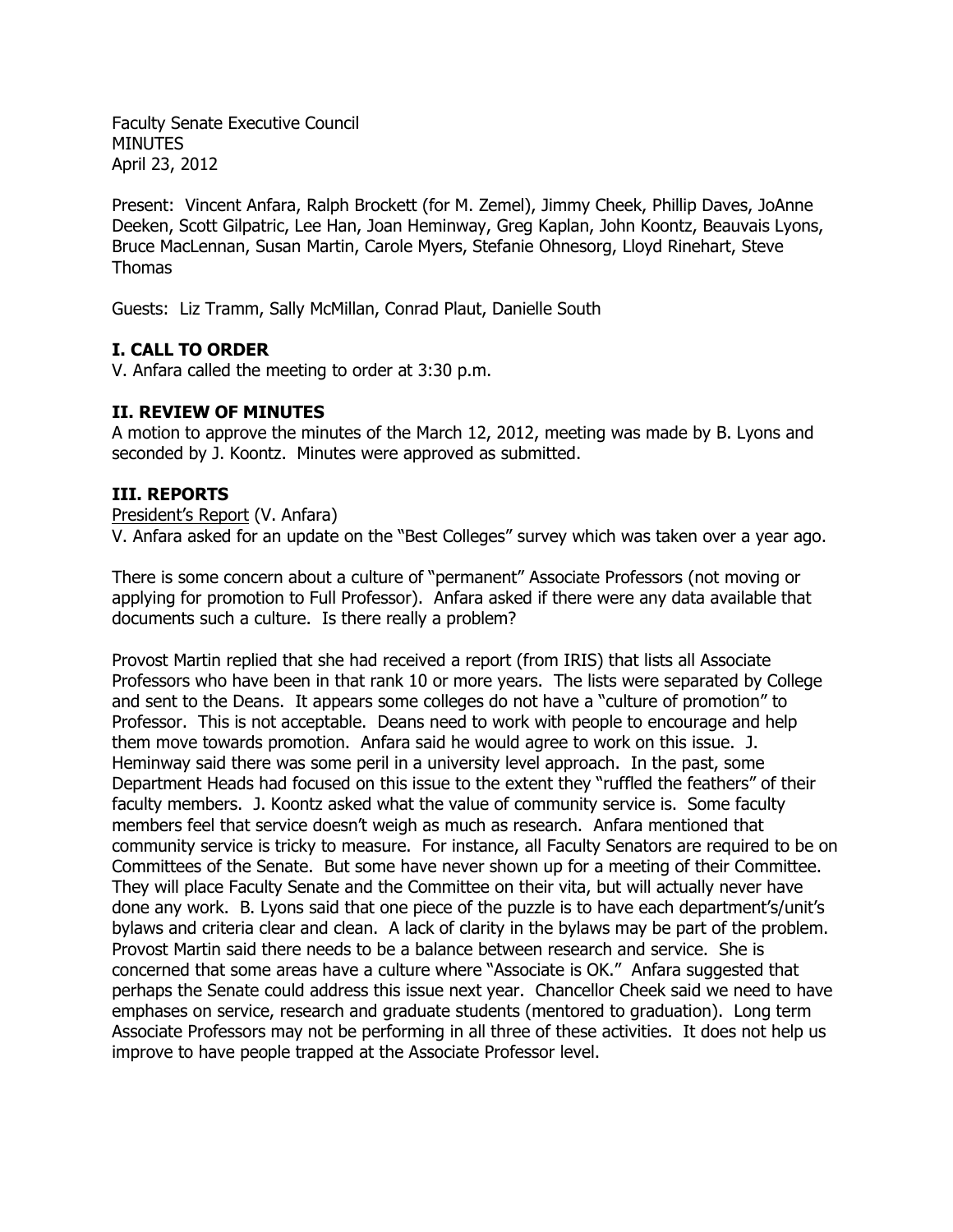Anfara reported that Coley McGinnis (a retired professor from TN State University) had asked to have a couple of minutes at the next Senate meeting to address the Senate. He is the current chair of the Tennessee Conference of the AAUP. Anfara agreed to the request.

Anfara has asked for year-end reports form all Senate Committees. He has received them from the Benefits and Professional Development, the Undergraduate Council, and the System Relations Committees. The reports are due to him by Saturday, April 29, 2012. He then yielded the floor to President-elect Steve Thomas.

S. Thomas reported (and thanked) Stefanie Ohnesorg for agreeing to be the Senate Information Officer for one more year. He is still searching for a nominee for Secretary of the Senate. Dr. Fritz Polite of Sports Management is thinking about the office and will soon notify Thomas of his decision. Election for President-Elect of the Senate for the 2012-2013 academic year will close on Tuesday, May 2. The Faculty Senate Retreat will be held on Friday, September 7, 2012, in the University Center. Thomas took the advice suggested by members of the Board of Trustees and scheduled the retreat for a Friday before a home football game in the hopes of having more Board members attend the retreat.

#### Chancellor's Report (J. Cheek)

The gun issue has reemerged in the Legislature. The Session is due to end next week. The budget is still not finalized.

Today the Chancellor looked at the Employee Engagement Survey. Rich Boyer will be at UTK on May 8 and will make two presentations: one at 9:30 a.m. and the other at 1:30 p.m. He will come back if necessary. After that date, the data will be disaggregated by College or unit and J. Cheek will ask the Deans and Department Heads to discuss the findings. Some areas of concern are communication, bringing new employees on board, and compensation. Compensation is not what it should be. UTK will be looking at new communication strategies. The focus will be making changes on items now found not acceptable. The idea is to become better, not to point fingers or assign blame.

#### Provost's Report (S. Martin)

The search for the Vice Provost for Faculty Affairs is underway. S. McMillan is chairing that search. She is asking for input from the faculty. The Graduate School is redoing the admission application process. The project began last year. Last year some of the processes were in place for all digital (online) submissions. Departments can look at application and accompanying materials as soon as they are entered into the system. She has asked the Graduate School how much work is needed. There may not be time to get everything finished for the fall 2012. Getting this finished is important. The biggest complaints received say the system is too clunky. The GA waiver process caused a problem. Unemployment insurance money was withheld from paychecks of GAs who made more than \$5,250 per year. In December, this affected 368 positions. They are reclassifying the positions (in IRIS) to prevent this from happening in the future. The Graduate School and the Office of Finance have spent most of this semester working on the issue. They have identified scholarship money that can be used to reimburse the money withheld.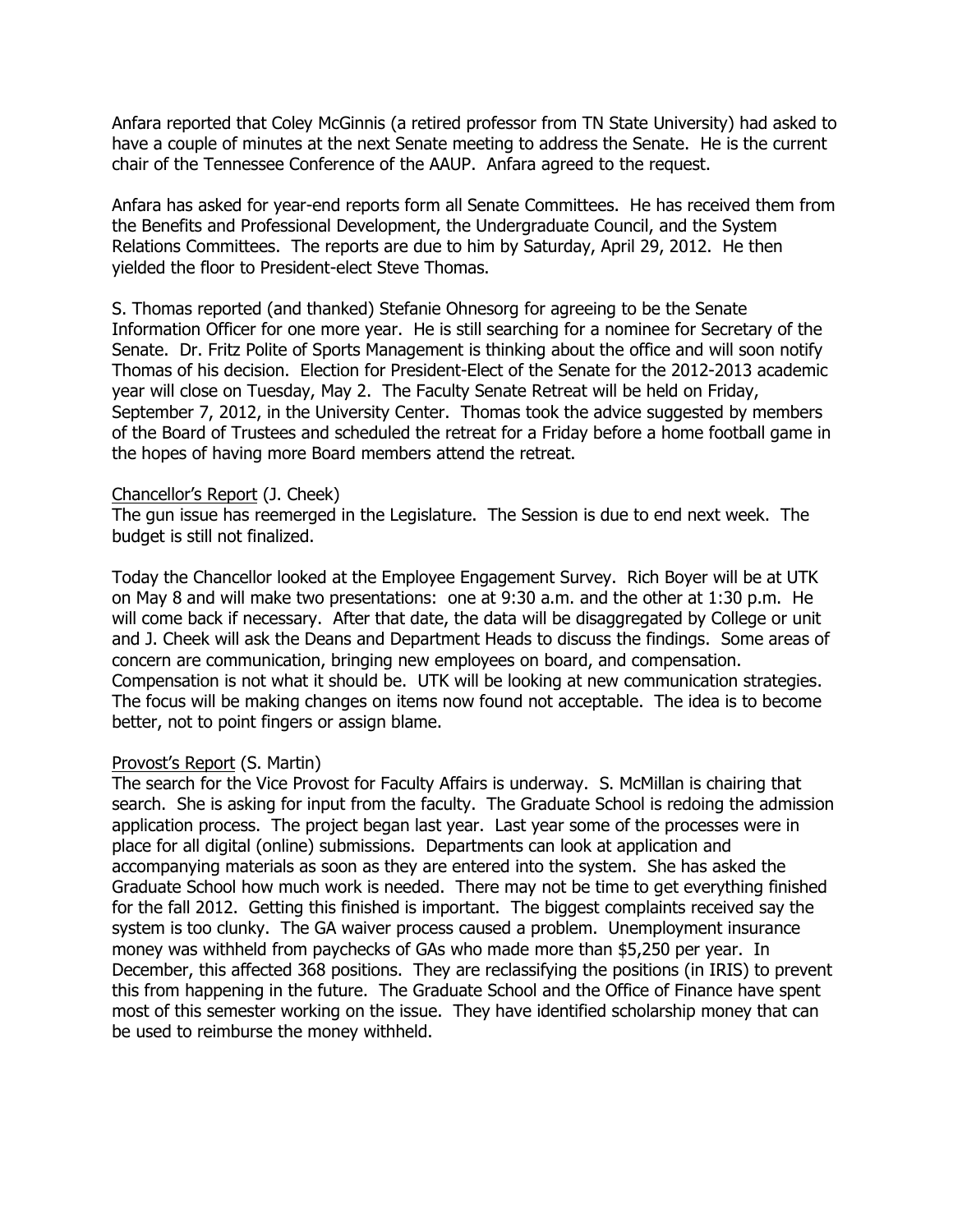Anfara is concerned about admissions for International Students. International Students were denied because they missed a deadline. The Provost informed the Graduate School procedures must be better by the fall. We should see a difference in the next two years.

Lyons asked if there would be evaluations of Deans this year. Martin said there would be. L. Han discussed the TOEFL score issue. A student applied to UTK with a TOEFL score of 18 and was denied acceptance at UTK. She subsequently received a full scholarship to Berkeley. He suggested that the TOEFL score be set by major. The Provost has received lots of comments on this from the colleges. Many good students would do fine if they just had a couple of English language classes after arriving. She agreed to look into the English Language Institute. She also pointed out that UTK is in the middle of the pack in requiring the TOEFL score of 20.

Martin said the search for the Dean of the Business School search will continue. The search did not produce a deep pool of candidates. Last semester, the University offered the position for the Vice Chancellor of Research to two applicants who currently work at NSF. Both declined, one for personal reasons. The Chancellor approached that person again. He is in town this week. The position description for the Vice Chancellor for Diversity has been drafted and the search committee has been established. The description should be available once the search committee has had time to review the position description. The search for the Director of the Thornton Center has begun.

## **IV. OLD BUSINESS**

P. Daves said the Faculty Affairs Committee was not able to conclude their work on the proposal on Non-Tenure Track Faculty (NTTF). The issue will be discussed in the fall 2012. Anfara pointed out that some NTTF faculty currently serve on the Senate. We should try to be more inclusive. NTTF constitute 26% of the UTK faculty. Daves proposes the group continue working and have a resolution to the Senate at the October Senate meeting. Daves pointed out that most colleges have the eligibility requirements for being a Senator as those with the rank of Assistant Professor or higher. If the Senate bylaws change, departmental bylaws will also need to be changed.

# **V. NEW BUSINESS**

S. McMillan, Vice-Provost, reported on student learning outcomes as they relate to SACS. There are two committees looking at this matter. Koontz led a group composed mostly of faculty which was tasked with assessing student learning. This group produced a document entitled "Preparing for the Future." This report did a good job of stating why it is important to formalize what we are doing. McMillan is not asking the Senate for action, but is asking for insight in how to communicate to the faculty what the documents say. By August of 2013, UTK will have a more systematic approaching to assessing learning outcomes. She hopes there will be computer support for this process. Work is in progress on that area. Some departments do better than others. In general, departments which have accrediting bodies do better on working with learning outcomes.

There is also a Student Forum on Learning. It produced a report entitled "Student Ownership and the College Experience." This report was drafted by a group of undergraduate and graduate students. The Associate Deans will have it this week. The groups believe that students need to be more involved in learning, but they need a better understanding of what expectations are. They produced a chart of specific suggestions including service learning.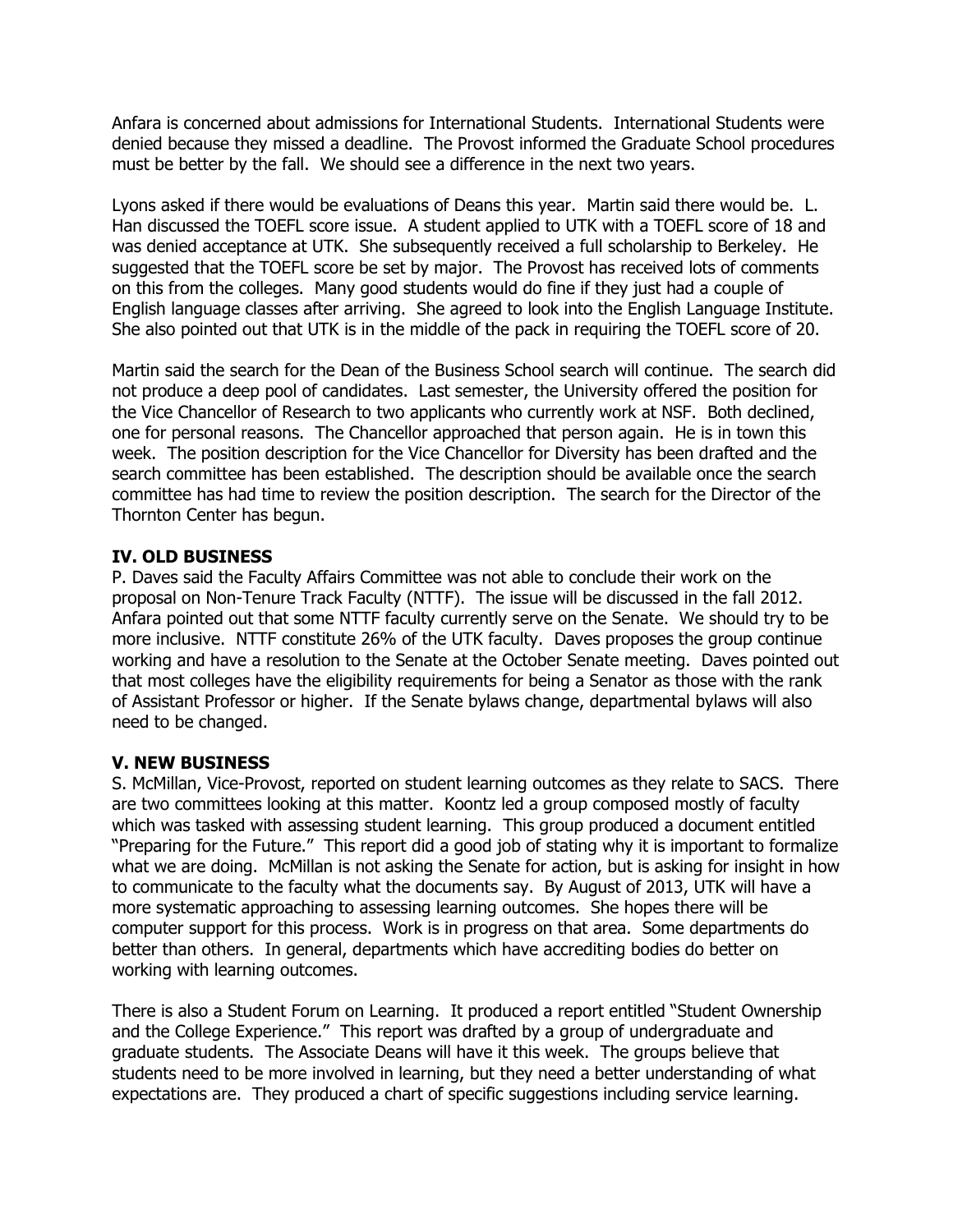Issues highlighted in "Preparing for the Future" include the lack of mandated peer review of teaching; no coordination with state mandated reviews; the process for accreditation if there is no national accreditation. Martin wants to align the review with the Strategic Plan focus on learner outcomes. These are very broad and will need further work. UT needs to create a framework that meshes with accreditation.

Daves asked about a timeline. McMillan hopes to be presenting a plan by August 2013. Daves then asked what the difference was between giving tests in class and learning objectives. Koontz replied that learning outcomes are not just memorization for a test but also what a student can do with the knowledge; how they can employ it to solve a problem. B. MacLennan said a demonstration of the difference could be a student submitting a very good paper late. For a class grade, the student would be marked down, but would be scoring high on assessment of a learning outcome. C. Myers felt learning outcomes should be integrated across campus. Martin will speak on the subject at the May 7, 2012, Faculty Senate meeting.

Thomas introduced a resolution to change the membership list of the Athletics Committee in the Faculty Senate Bylaws. The motion passed as presented.

L. Han introduced a resolution for a change in the *Faculty Senate Bylaws* from the Research Council. The motion was amended and passed as amended.

S. Gilpatric and C. Plaut introduced a resolution and a report on Assessment of Non-Academic Programs from the Budget and Planning Committee. Their study shows that the percent of the budget dedicated to instruction has declined. Plaut stated that instruction has been a model of efficiency. The percentage of the overall UT budget directly supporting instruction fell from 44.2% in to 42.1% in 2009. This represents a \$22 million diversion from instruction to other categories. The Committee felt UT needs better control of spending. Koontz suggested sending the analysis to the Top 25 Task Forces. UT needs a system to assess success for each of their suggestions. After three years of no success, the program should be halted. There is no good and valid data collection for initiatives. Provost Martin stated they were in the process of improving assessment. The new director of assessment would work on assessing all programs. Some progress can be measured inferentially, but actual data are better. The Teaching and Learning Center is being assessed by an outside group. Lyons asked if the Committee would consider dropping the first two "Be it resolved…" statements because the data have aged. Gilpatric and Plaut said they partially agreed with removing the second statement, but wanted to include the first and last one. Plaut and Gilpatric want to include the second as a goal. Lyons stated the third was the most important. Gilpatric and Plaut want to present the resolution as written since that is what their committee passed. They would welcome discussion and amendments from the floor. The motion passed unanimously.

Gilpatric reported for the Budget and Planning Committee that 70% of the faculty received a merit increase. Heminway charged them to look at the data again considering gender. There are potentially gender issues in pay on campus.

Lyons introduced a resolution thanking the campus for in-sourcing custodial work. The Senate had supported this issue in the past. The motion passed unanimously.